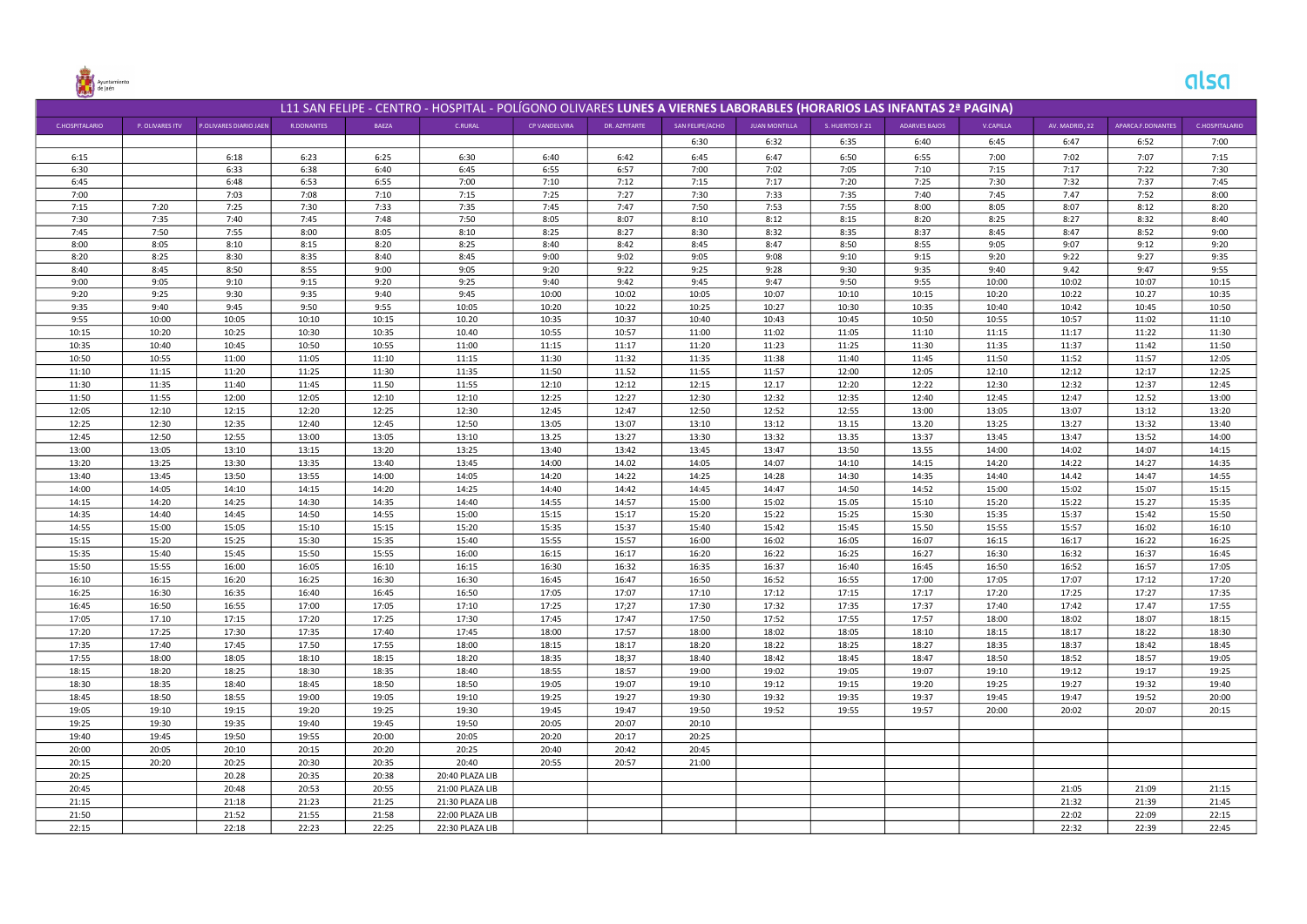

|                     | L11 HOSPITAL - LAS INFANTAS -POLIGONO OLIVARES - CENTRO -HOSPITAL <b>LUNES A VIERNES LABORABLES</b> |                   |              |                |                |                   |                |                     |  |  |  |
|---------------------|-----------------------------------------------------------------------------------------------------|-------------------|--------------|----------------|----------------|-------------------|----------------|---------------------|--|--|--|
| <b>LAS INFANTAS</b> | P.OLIVARES DIARIO JAEN                                                                              | <b>R.DONANTES</b> | <b>BAEZA</b> | PLAZA LIBERTAD | AV. MADRID, 22 | APARCA.F.DONANTES | C.HOSPITALARIO | <b>LAS INFANTAS</b> |  |  |  |
|                     |                                                                                                     |                   |              |                |                |                   | 7:45           | 8:00                |  |  |  |
| 8:00                | 8:17                                                                                                | 8:25              | 8:28         | 8:30           |                |                   |                |                     |  |  |  |
|                     |                                                                                                     |                   |              | 8:30           | 8:32           | 8:37              | 8:42           | 9:00                |  |  |  |
| 9:00                | 9:17                                                                                                | 9:25              | 9:28         | 9:30           |                |                   |                |                     |  |  |  |
|                     |                                                                                                     |                   |              | 11:00          | 11:02          | 11.07             | 11.12          | 11:30               |  |  |  |
| 11:30               | 11:47                                                                                               | 11:55             | 11.58        | 12:00          |                |                   |                |                     |  |  |  |
|                     |                                                                                                     |                   |              | 13:30          | 13:32          | 13:37             | 13:42          | 14:00               |  |  |  |
| 14:00               | 14:17                                                                                               | 14:25             | 14.28        | 14:30          |                |                   |                |                     |  |  |  |
|                     |                                                                                                     |                   |              | 15:15          | 15:17          | 15:22             | 15:27          | 15:45               |  |  |  |
| 15:45               | 16:02                                                                                               | 16;10             | 16:13        | 16:15          |                |                   |                |                     |  |  |  |
|                     |                                                                                                     |                   |              | 17:15          | 17:17          | 17:22             | 17:27          | 17:45               |  |  |  |
| 17:45               | 18:02                                                                                               | 18:10             | 18:13        | 18:15          |                |                   |                |                     |  |  |  |
|                     |                                                                                                     |                   |              | 20:30          | 20:32          | 20:37             | 20:42          | 21:00               |  |  |  |
| 21:00               |                                                                                                     |                   |              |                |                |                   |                |                     |  |  |  |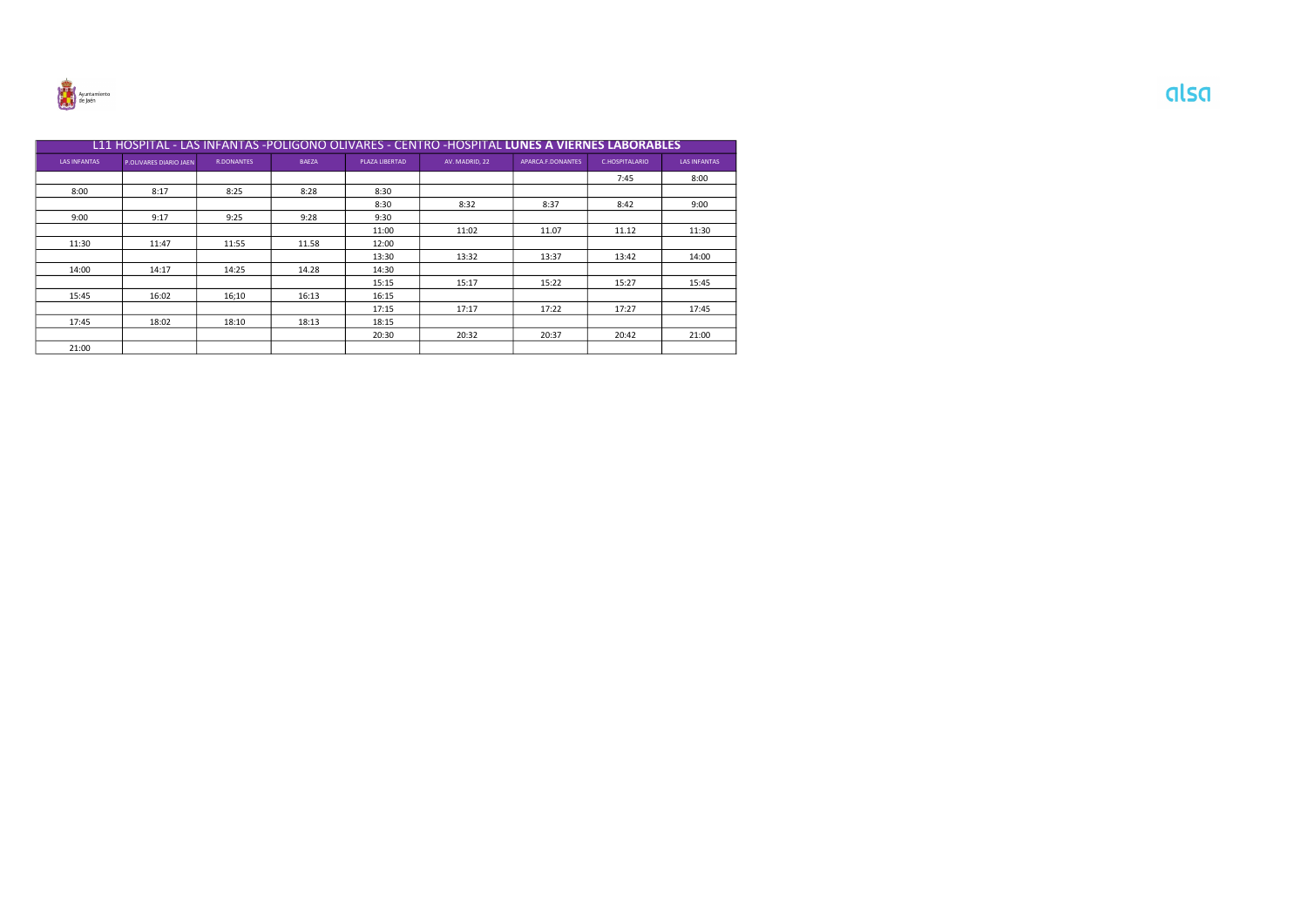

|                      |                      |                        |                      |                      | L11 LAS INFANTAS -POLIGONO OLIVARES - CENTRO -HOSPITAL SABADOS |                      |                      |                      |                      |                       |
|----------------------|----------------------|------------------------|----------------------|----------------------|----------------------------------------------------------------|----------------------|----------------------|----------------------|----------------------|-----------------------|
| <b>LAS INFANTAS</b>  | C.HOSPITALARIO       | P.OLIVARES DIARIO JAEN | <b>R.DONANTES</b>    | <b>BAEZA</b>         | PLAZA LIBERTAD                                                 | AV. MADRID, 22       | APARCA.F.DONANTES    | C.HOSPITALARIO       | <b>LAS INFANTAS</b>  |                       |
| $ -$                 | 6:15                 | 6:17                   | 6:20                 | 6:22                 | 6:25 CAJA RURAL                                                | 6:42                 | 6:50                 | 6:55                 | $\sim$ $\sim$ $\sim$ | LLEGA A CP VANDELVIRA |
| $\sim$ $\sim$ $\sim$ | 6:55                 | 6:57                   | 7:00                 | 7:03                 | 7:05                                                           | 7:07                 | 7:10                 | 7:15                 | $\sim$ $\sim$ $\sim$ |                       |
| $\sim$ $ \sim$       | 7:10                 | 7:12                   | 7:15                 | 7:20                 | 7:25 CAJA RURAL                                                | 7:42                 | 7:50                 | 7:55                 | $\sim$ $\sim$ $\sim$ | LLEGA A CP VANDELVIRA |
| $\sim$ $\sim$ $\sim$ | 7:15                 | 7:18                   | 7:20                 | 7:25                 | 7:30                                                           | 7:32                 | 7:35                 | 7:45                 | $\sim$ $\sim$ $\sim$ |                       |
| $- - -$              | 7:45                 | 7:48                   | 7:50                 | 7:55                 | 8:00                                                           | 8:02                 | 8:05                 | 8:15                 | $\sim$ $\sim$ $\sim$ |                       |
| $\sim$ $\sim$ $\sim$ | 8:15                 | 8:20                   | 8:25                 | 8:28                 | 8:30                                                           | 8:32                 | 8:35                 | 8:45                 | $\sim$ $\sim$ $\sim$ |                       |
| $\sim$ $\sim$ $\sim$ | $\sim$ $\sim$ $\sim$ | $\sim$ $\sim$ $\sim$   | $\sim$ $\sim$ $\sim$ | $\sim$ $\sim$ $\sim$ | $\sim$ $\sim$ $\sim$                                           | $\sim$ $ \sim$       | $\sim$ $\sim$ $\sim$ | 7:45                 | 8:00                 |                       |
| 8:00                 | $\sim$ $\sim$ $\sim$ | 8:18                   | 8:22                 | 8:25                 | 8:30                                                           | $\sim$ $\sim$ $\sim$ | $\sim$ $\sim$ $\sim$ | $\sim$ $\sim$        | $\sim$ $\sim$ $\sim$ |                       |
| $\sim$ $\sim$ $\sim$ | $\sim$ $\sim$ $\sim$ | $\sim$ $\sim$ $\sim$   | $\sim$ $\sim$ $\sim$ | $\sim$ $\sim$ $\sim$ | 8:30                                                           | 8:32                 | 8:37                 | 8:41                 | 9:00                 |                       |
| $\sim$ $\sim$ $\sim$ | 8:45                 | 8:48                   | 8:50                 | 8:53                 | 9:00                                                           | 9:02                 | 9:05                 | 9:15                 | $\sim$ $\sim$ $\sim$ |                       |
| 9:00                 | $\sim$ $\sim$ $\sim$ | 9:18                   | 9:22                 | 9:25                 | 9:30                                                           | $\sim$ $\sim$ $\sim$ | $\sim$ $\sim$ $\sim$ | $- - -$              | $\sim$ $\sim$ $\sim$ |                       |
| $\sim$ $\sim$ $\sim$ | 9:15                 | 9:18                   | 9:20                 | 9:23                 | 9:30                                                           | 9:32                 | 9:35                 | 9:45                 | $- - -$              |                       |
| $\sim$ $\sim$ $\sim$ | 9:45                 | 9:48                   | 9:50                 | 9:53                 | 10:00                                                          | 10:02                | 10:10                | 10:15                | $\sim$ $\sim$ $\sim$ |                       |
| $\sim$ $\sim$ $\sim$ | 10:15                | 10:18                  | 10:20                | 10:23                | 10:30                                                          | 10:32                | 10:35                | 10:45                | $\sim$ $\sim$ $\sim$ |                       |
| $\sim$ $\sim$ $\sim$ | $\sim$ $\sim$ $\sim$ | $\sim$ $\sim$ $\sim$   | $\sim$ $\sim$ $\sim$ | $\sim$ $\sim$ $\sim$ | 10:30                                                          | 10:32                | 10:37                | 10:41                | 11:00                |                       |
| $\sim$ $\sim$ $\sim$ | 10:45                | 10:48                  | 10:50                | 10:53                | 11:00                                                          | 11:02                | 11:05                | 11:15                | $\sim$ $\sim$ $\sim$ |                       |
| 11:00                | $\sim$ $\sim$ $\sim$ | 11:18                  | 11:22                | 11:25                | 11:30                                                          | $\sim$ $\sim$ $\sim$ | $\sim$ $\sim$ $\sim$ | $\sim$ $\sim$ $\sim$ | $\sim$ $\sim$ $\sim$ |                       |
| $\sim$ $\sim$ $\sim$ | 11:15                | 11:18                  | 11:20                | 11:23                | 11:30                                                          | 11:32                | 11:35                | 11:45                | $\sim$ $\sim$ $\sim$ |                       |
| $\sim$ $\sim$ $\sim$ | 11:45                | 11:48                  | 11:50                | 11:53                | 12:00                                                          | 12:02                | 12:05                | 12:15                | $\sim$ $\sim$ $\sim$ |                       |
| $\sim$ $\sim$ $\sim$ | 12:15                | 12:18                  | 12:20                | 12:23                | 12:30                                                          | 12:32                | 12:35                | 12:45                | $\sim$ $\sim$ $\sim$ |                       |
| $\sim$ $\sim$ $\sim$ | 12:45                | 12:48                  | 12:50                | 12:53                | 13:00                                                          | 13:02                | 13:05                | 13:15                | $\sim$ $\sim$ $\sim$ |                       |
| $\cdots$             | 13:15                | 13:18                  | 13:20                | 13:23                | 13:30                                                          | 13:32                | 13:35                | 13:45                | $\sim$ $\sim$ $\sim$ |                       |
| $\sim$ $\sim$ $\sim$ | $\sim$ $\sim$ $\sim$ |                        | $\sim$ $\sim$ $\sim$ | $\sim$ $\sim$ $\sim$ | 13:30                                                          | 13:32                | 13:37                | 13:41                | 14:00                |                       |
| $\sim$ $\sim$ $\sim$ | 13:45                | 13:48                  | 13:50                | 13:53                | 14:00                                                          | 14:02                | 14:05                | 14:15                | $\sim$ $\sim$ $\sim$ |                       |
| 14:00                | $\sim$ $\sim$ $\sim$ | 14:18                  | 14:22                | 14:25                | 14:30                                                          | $\sim$ $\sim$ $\sim$ | $\sim$ $\sim$ $\sim$ | $\sim$ $\sim$ $\sim$ | $\sim$ $\sim$ $\sim$ |                       |
| $\sim$ $\sim$        | 14:15                | 14:18                  | 14:20                | 14:23                | 14:30                                                          | 14:32                | 14:35                | 14:45                | $\sim$ $\sim$ $\sim$ |                       |
| $\sim$ $\sim$ $\sim$ | 14:45                | 14:48                  | 14:50                | 14:53                | 15:00                                                          | 15:02                | 15:05                | 15:15                | $\sim$ $\sim$ $\sim$ |                       |
| $\sim$ $ \sim$       | $\sim$ $\sim$ $\sim$ | $\sim$ $\sim$ $\sim$   | $- - -$              | $\sim$ $\sim$ $\sim$ | 15:20                                                          | 15:22                | 15:27                | 15:31                | 15:45                |                       |
| $\sim$ $\sim$ $\sim$ | 15:15                | 15:18                  | 15:20                | 15:23                | 15:30                                                          | 15:32                | 15:35                | 15:45                | $\sim$ $\sim$ $\sim$ |                       |
| $\sim$ $\sim$ $\sim$ | 15:45                | 15:45                  | 15:50                | 15:53                | 16:00                                                          | 16:02                | 16:05                | 16:15                | $\sim$ $\sim$ $\sim$ |                       |
| 15:45                | $\sim$ $\sim$ $\sim$ | 16:00                  | 16:07                | 16:10                | 16:15                                                          | $\sim$ $\sim$        | $\sim$ $\sim$        | $\sim$ $\sim$ $\sim$ | $\sim$ $\sim$ $\sim$ |                       |
| $\sim$ $\sim$ $\sim$ | 16:15                | 16:15                  | 16:20                | 16:23                | 16:30                                                          | 16:32                | 16:35                | 16:45                | $\sim$ $\sim$ $\sim$ |                       |
| $\cdots$             | 16:45                | 16:48                  | 16:50                | 16:53                | 17:00                                                          | 17:02                | 17:05                | 17:15                | $\sim$ $\sim$ $\sim$ |                       |
| $- - -$              | $\sim$ $\sim$ $\sim$ | $\sim$ $\sim$ $\sim$   | $\sim$ $\sim$ $\sim$ | $\sim$ $\sim$ $\sim$ | 17:15                                                          | 17:17                | 17:22                | 17:26                | 17:45                |                       |
| $\sim$ $\sim$ $\sim$ | 17:15                | 17:18                  | 17:20                | 17:23                | 17:30                                                          | 17:32                | 17:35                | 17:45                | $\sim$ $\sim$ $\sim$ |                       |
| $\sim$ $\sim$ $\sim$ | 17:45                | 17:48                  | 17:50                | 17:53                | 18:00                                                          | 18:02                | 18:05                | 18:15                | $- - -$              |                       |
| 17:45                | $\sim$ $\sim$ $\sim$ | 18:03                  | 18:07                | 18:10                | 18:15                                                          | $\sim$ $\sim$ $\sim$ | $\sim$ $\sim$ $\sim$ | $\sim$ $\sim$        | $\sim$ $\sim$ $\sim$ |                       |
| $\sim$ $\sim$ $\sim$ | 18:15                | 18:18                  | 18:20                | 18:23                | 18:30                                                          | 18:32                | 18:35                | 18:45                | $- - -$              |                       |
| $\sim$ $\sim$ $\sim$ | 18:45                | 18:48                  | 18:50                | 18:53                | 19:00                                                          | 19:02                | 19:05                | 19:15                | $- - -$              |                       |
| $- - -$              | 19:15                | 19:18                  | 19:20                | 19:23                | 19:30                                                          | 19:32                | 19:35                | 19:45                | $\sim$ $\sim$ $\sim$ |                       |
| $\sim$ $\sim$ $\sim$ | 19:45                | 19:48                  | 19:50                | 19:53                | 20:00                                                          | 20:02                | 20:05                | 20:15                | $\sim$ $\sim$ $\sim$ |                       |
| $\sim$ $\sim$ $\sim$ | 20:15                | 20:18                  | 20:20                | 20:23                | 20:30                                                          | 20:32                | 20:35                | 20:45                | $\sim$ $\sim$ $\sim$ |                       |
| $\sim$ $\sim$ $\sim$ | $\sim$ $\sim$ $\sim$ |                        | $\sim$ $\sim$ $\sim$ | $\sim$ $\sim$ $\sim$ | 20:30                                                          | 20:32                | 20:37                | 20:41                | 21:00                |                       |
| $\sim$ $\sim$ $\sim$ | 20:45                | 20:48                  | 20:50                | 20:53                | 21:00                                                          | 21:02                | 21:05                | 21:15                | $\sim$ $\sim$ $\sim$ |                       |
| 21:00                | $\ldots$             | 21:18                  | 21:20                | 21:23                | 21:30                                                          | $\ldots$             | $\ldots$             | $\sim$ $\sim$ $\sim$ | $\sim$ $\sim$ $\sim$ |                       |
| $\sim$ $\sim$ $\sim$ | 21:15                | 21:18                  | 21:25                | 21:28                | 21:30                                                          | 21:32                | 21:35                | 21:45                | $\sim$ $\sim$ $\sim$ |                       |
| $\sim$ $\sim$ $\sim$ | 21:45                | 21:48                  | 21:50                | 21:53                | 22:00                                                          | 22:02                | 22:05                | 22:15                | $\sim$ $\sim$ $\sim$ |                       |
| $\sim 100$           | 22:15                | 22:18                  | 22:20                | 22:23                | 22:30                                                          | 22:32                | 22:35                | 22:40                | $\sim$ $\sim$ $\sim$ |                       |
|                      |                      |                        |                      |                      |                                                                |                      |                      |                      |                      |                       |

## alsa